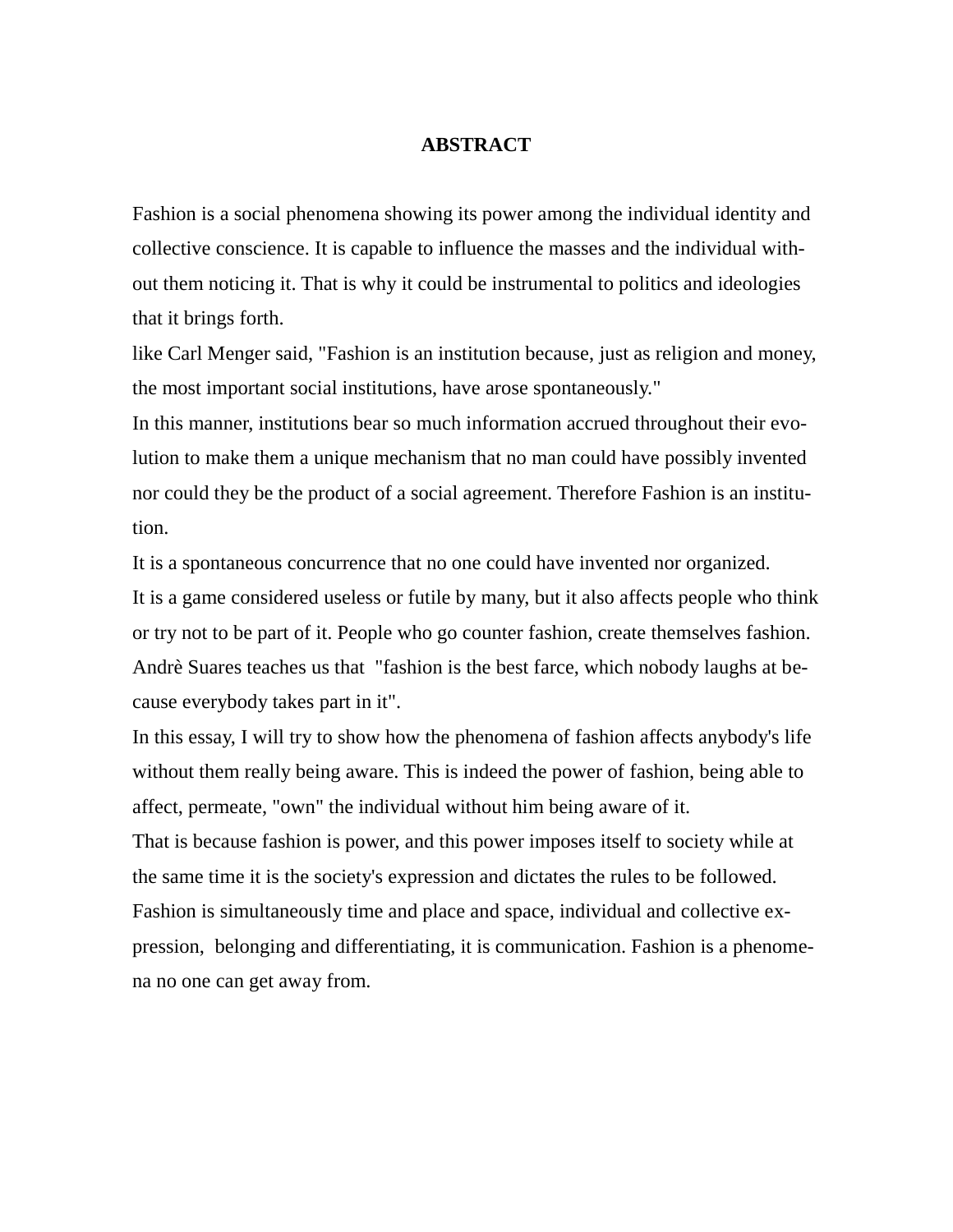It is time because it walks step by step with history. It is an expression of the spirit of the time, and the present. It reflects society in its real present time, without denying the past nor looking at the future. En fact fashion "fishes out" from the past, expresses the present and anticipates the future. It never stops, always in continuos evolution. It is conscious of its continuos death and rebirth. Coco Chanel has said the "the reason for fashion to exist is to be out of fashion".

It is place because although dictates the "general guideline " in particular historical moments, it is the expression of particular cultures. We will see therefore the play of details, fabrics and styles that mark the various fashions expressing various cultures. Silks, tunics and turbans will never lack on an Indian runway. Nor will burka and veils on Arabic ones. So, we can say that fashion expresses the place and its traditions.

It is space because it is an universal phenomena. It doesn't know limits. It moves through space to bring its dictation everywhere, carrying the various cultures it represents and affects them with one another. This way, jeans have become an universal wear and the first turbans have appeared on the Italian runways. In this sense, fashion could be considered an element of democracy.

It is simultaneously individual and a collective expression and belonging and differentiating.

It is as Simmel defines: "the fashion, displays a special way of life, where one tries to find a compromise between the tendency of social equality and individual different stimulants".

Fashion enables everyone to follow the general guidelines that coherent with the social identity. Everybody follows these guidelines to avoid "social sanctions". At the same time, within these guidelines, fashion lets anyone use it in order to distinguish themselves from one another. That is why it is an individual expression: expression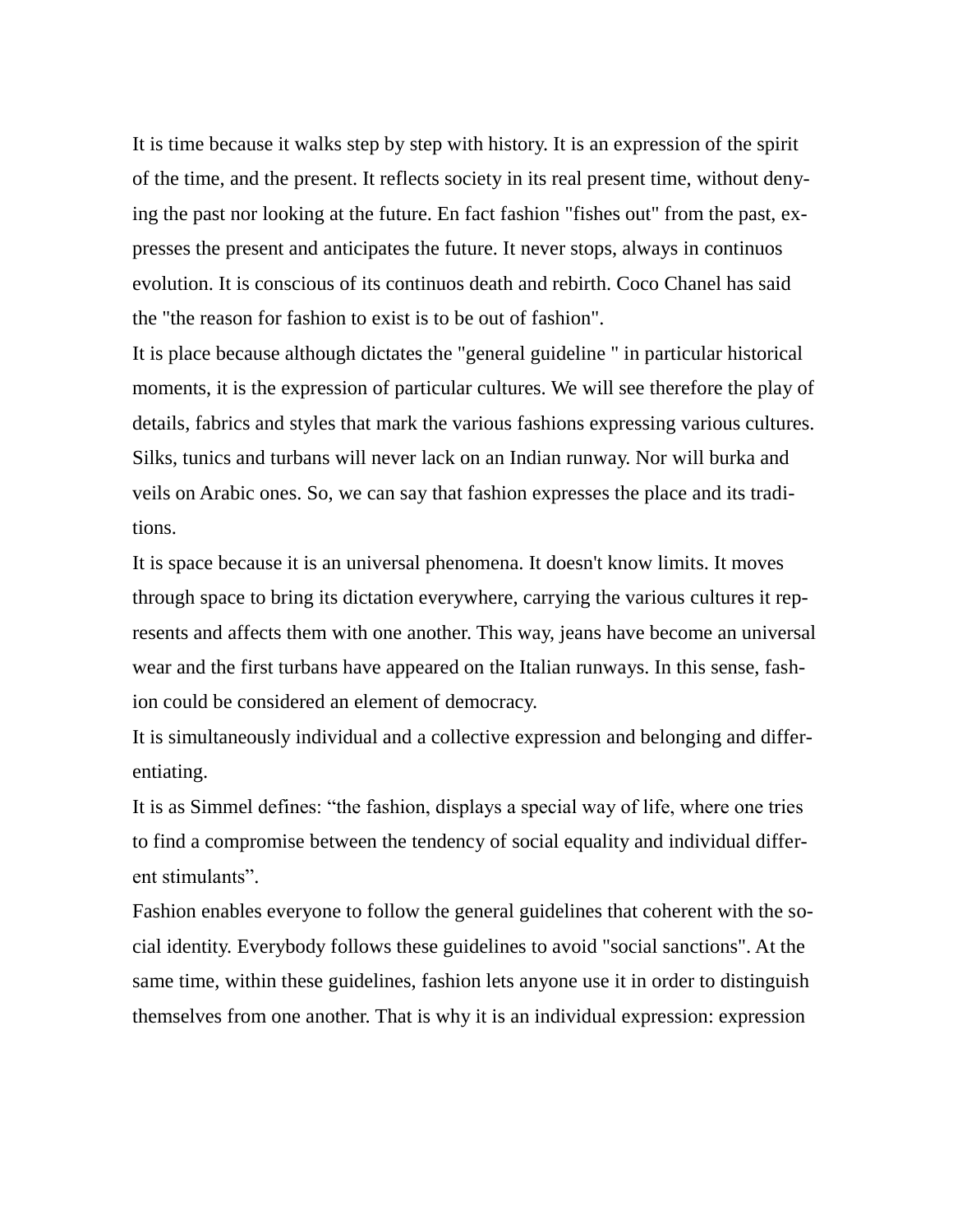of the Ego. We don't know if this is a real ego or a false one. En fact anyone can take advantage of this game of seduction, being the creator of endless images of self. Through fashion we can express all we are as well as all we are not. We have to be careful to maintain the mask we have created for ourselves though. By our clothing and our fashion following or not we present our business card to the world. As matter of fact we say: "First impression counts".

Clothing lets us sort the person in front of us, after his/her personality ( if he/ she is neat, groomed, more or less self conscious, a worker or not, sad or happy etc...) as well as the belonging to a certain social class or political ideology. Fashion is an individual and social identity simultaneously. It express who we are or who we want to be in society, granting access in particular social rings.

It produces then feelings of social belonging and emancipation.

It is communication because it expresses not only the Ego, but it also represents ideologies. It has evolved hand in hand with technological communication, to the point that it is now in our pocket with the touch of an App. It is not just communication in the appearance or good taste of a clothing or fabric. Every fashion brings along an ideology: it expresses a trend. That is why our brain can place the other person among the different social groups based upon their clothing style.

If we come across a man very attentive to his look, a look particularly tight, with a certain type of hair-do and carrying, let's say, the *speedy bag* of Louis Vuitton, we have the tendency to involuntarily identify him as homosexual; if we see a girl wearing a long and likely colored strand of hair covering part of her face, with striped details (such as leg/arm warmer, etc..) and black as the dominant color of her clothing, we will again involuntarily classify her as emo.

Fashion is a phenomena that with time, has penetrated increasingly in the business word and it is more and more conquering of a larger segments of the market.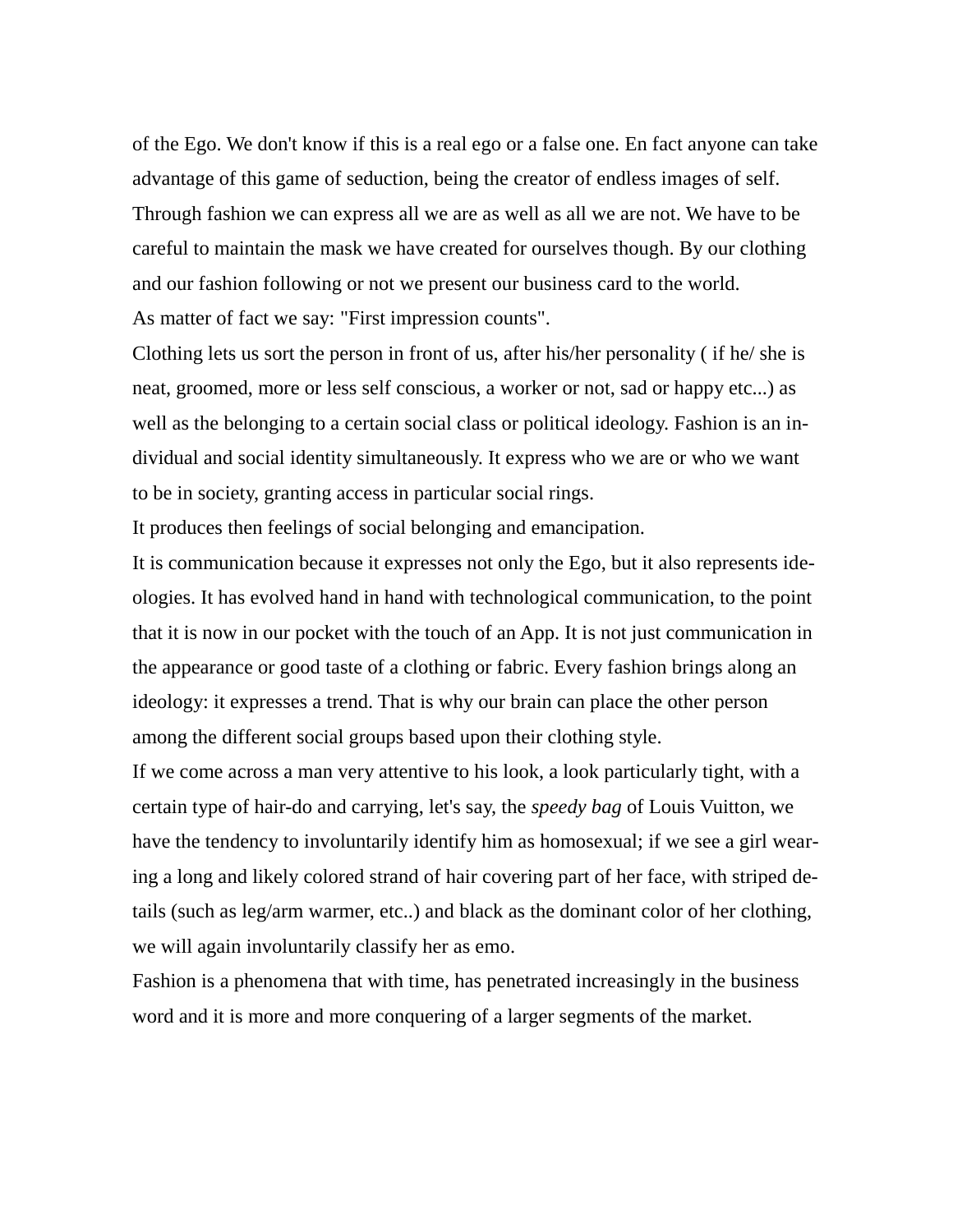Behind the fashion world and the creation of a couture dress there are numerous studies, combining the artist's creativity to the capability for the dress to be real, nevertheless maintaining the ability for the wearer to be and feel as he or she wishes. Studies about consumers' taste and fashion-dictated "must" merge to obtain what society expresses is the best.

The institution of fashion is backed by numerous sociological theories. The most authoritative comes from Herbert G. Blumer, George Simmel and Thorstain Veblen. Respectively one with his vision of fashion as a three level social controller; the other with his elaboration of the "trickle down" thesis; and last with a vision that combines the previous two, fashion as social controller through which the upper class controls the spread of life style throughout the social stratifications.

Illustrious sociologists, distinguished names have continued to write, theorize, analyze this phenomena under the most various aspects. This theme has been considered from many point of view such as economical, sociological, psychological, communication, esthetic, moral, cultural, functional and the list keeps going. The reason is because fashion is something that has always existed, dies and renews itself. It is never the same and combine many factors in its renewing process. This essay aims to underline that an aspect maybe less considered in the fashion phenomena and its social power is the link between fashion and politic. Fashion and politic are closer than one can think of. Due to its strong appeal, fashion can be easily exploited for political goals.

In the past, fashion designers would take side with the political party. This attitude has faded away as fashion has become an economic phenomena. Nowadays although fashion designer might favor a politician, they take their distance. Gone is the time when Gianni Versace, Nicola Trussardi e Krizia were open ambassadors for "craxismo".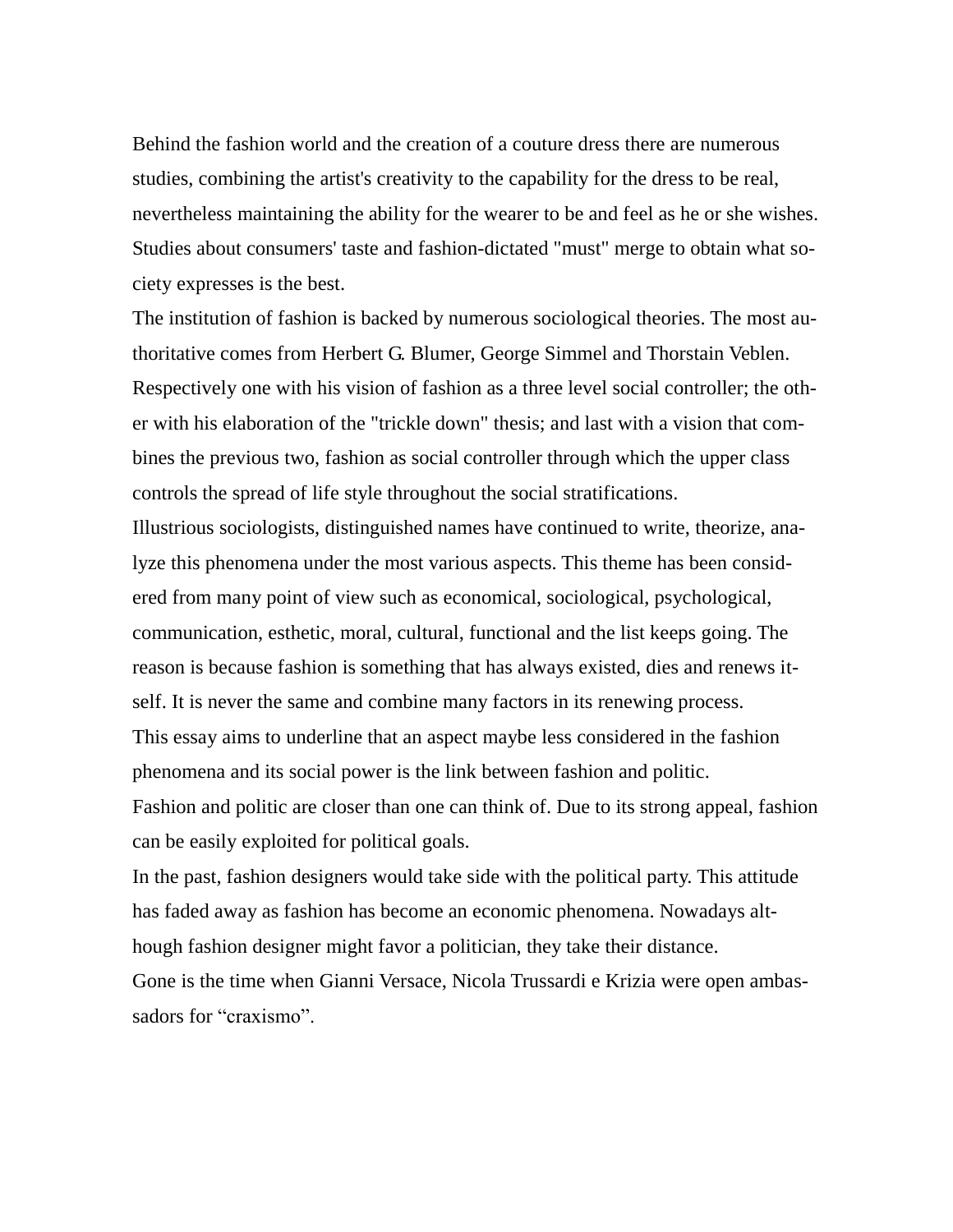Throughout history only two phenomenas understood the power fashion holds and what strong sense of belonging it builds. One of these phenomenas is religion, any religion, which has proper codes for its garments; the other is dictatorship. The dictatorial regimes understood fashion intrinsic power and used it to their advantage creating a social identity and bringing the masses closer to the regime. To this goal, Mussolini, for example, hired the artist Giacomo Balla.

Nowadays maybe the "power dressing" is undervalued by the political class. The expression "power dressing" has been coined by the author John T. Molloy in his 1975 book "Dress for Success". The writer gives this formula the assignment to explain how certain types of clothing affect people's career or personal life. It is an idea that the politician has to consider necessarily. The clothing is expression of the Ego and it works to build his credibility; the success or failure of a political campaign is based on credibility.

No matter how noble or admirable are the issues on his agenda, alone they will not be enough to secure him the success if he is not credible.

It is necessary therefore a relationship between the values brought forth and oneself look and attitude, especially for whom who plays publicly like politicians do. If, for example, the former Minister of Tourism, Brambilla, would carry out one of his fierce pro animal campaign wearing a leather purse or a fur collar, surely he would not be credible to the eyes of the same people he is trying to proselyte. Political communication could use fashion to implement its aims.

The best example of union between fashion and politics used in an electoral campaign has been shown in the United States of America. Here, Anna Wintour, the fashion's voice, was the open and involved supporter to the democratic candidate Barack Obama!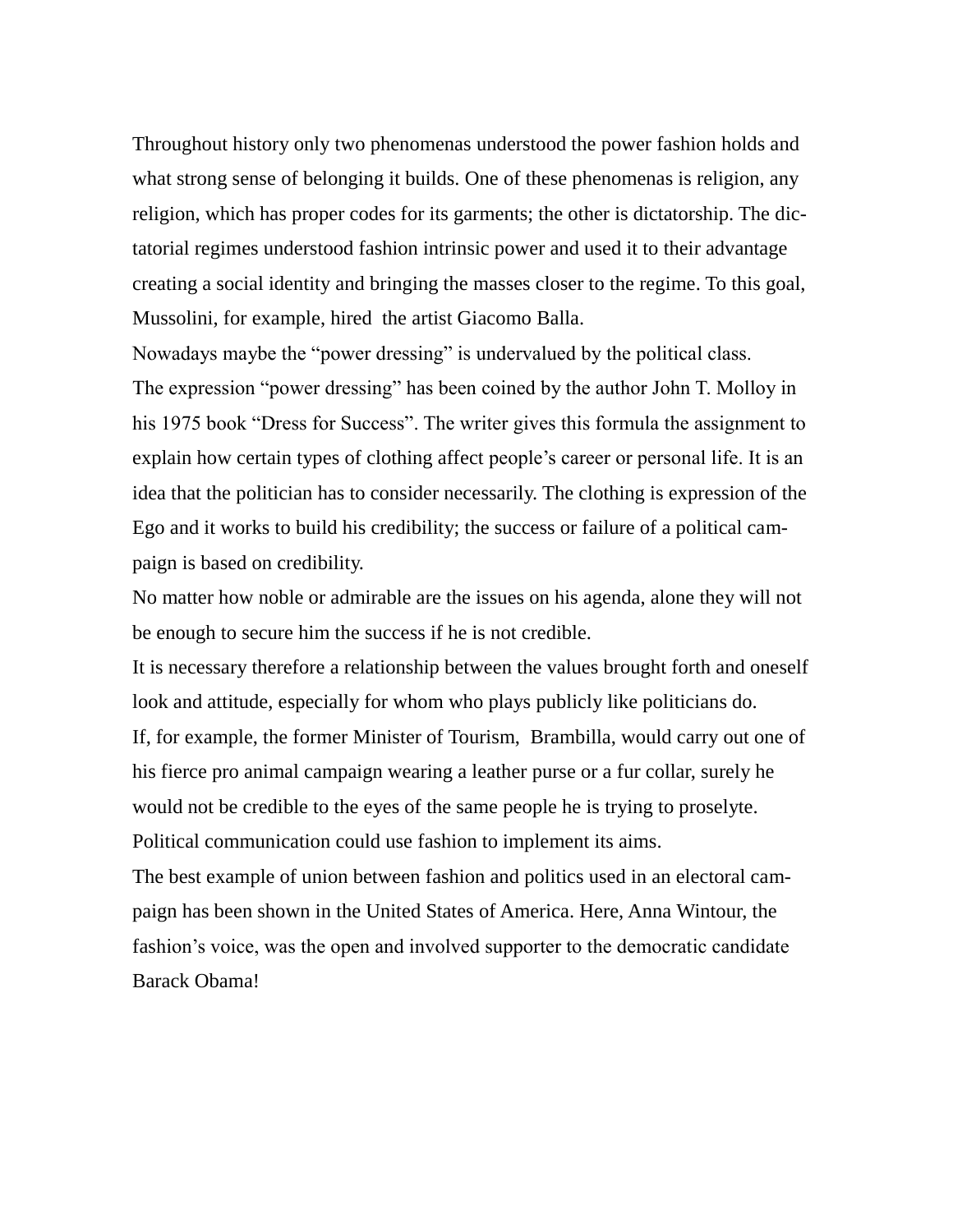We will see later a different approach on how fashion can bring together masses also to ideologies and values that governments try to promote: it is the Benetton Marketing campaign case.

Instead, on the hand of a kind of fashion that can draw up the crowds notonly to the politician per se, but rather to real and actual ideologies and values which the governments propose to reach, we pick the reference of Benetton case and his advertisings. The union between fashion and politics, that has been created during the American presidential contest with the Wintour case, is exponentially boosting the pocket of Obama's election campaign and the list of famous supporters. Anna Wintour is placed fifty- first in "The World's 100 Most Powerful Women" list, ranked by biweekly magazine Forbes.

Who is she? She is the fashion guru (and since 1998 editor-in-chief ) of a magazine considered to be the most prominent American and global fashion one, i.e. Vogue. Her commitment to support the campaign pro- Obama has been composed by a series of fund raising through invitations to dinner at celebrities', cocktails parties, glam parties and events. The peculiarity has been to involve many stylists in the "Runaway to win" project, which has seen the creation of a new line of several gadgets, articles of clothing and accessories which proposed presidential quips and slogans in support of the democratic nominee. And what could be the influence on people, especially the young people, but that one to embrace Obama's figure? They noticed that brilliant fashion designers launched products in favor of the candidate and world celebrities and everyday TV shows idols were wearing them. The result is these products became in fashion and made fashionable the "Obama's product" too. We might dare defining the Italian situation as outrageous, considering who are the fashion icons who gather approvals. In Italy, identified as "cradle of fashion" from the whole world, where the "Made in Italy" becomes markup, it can be seen, at most,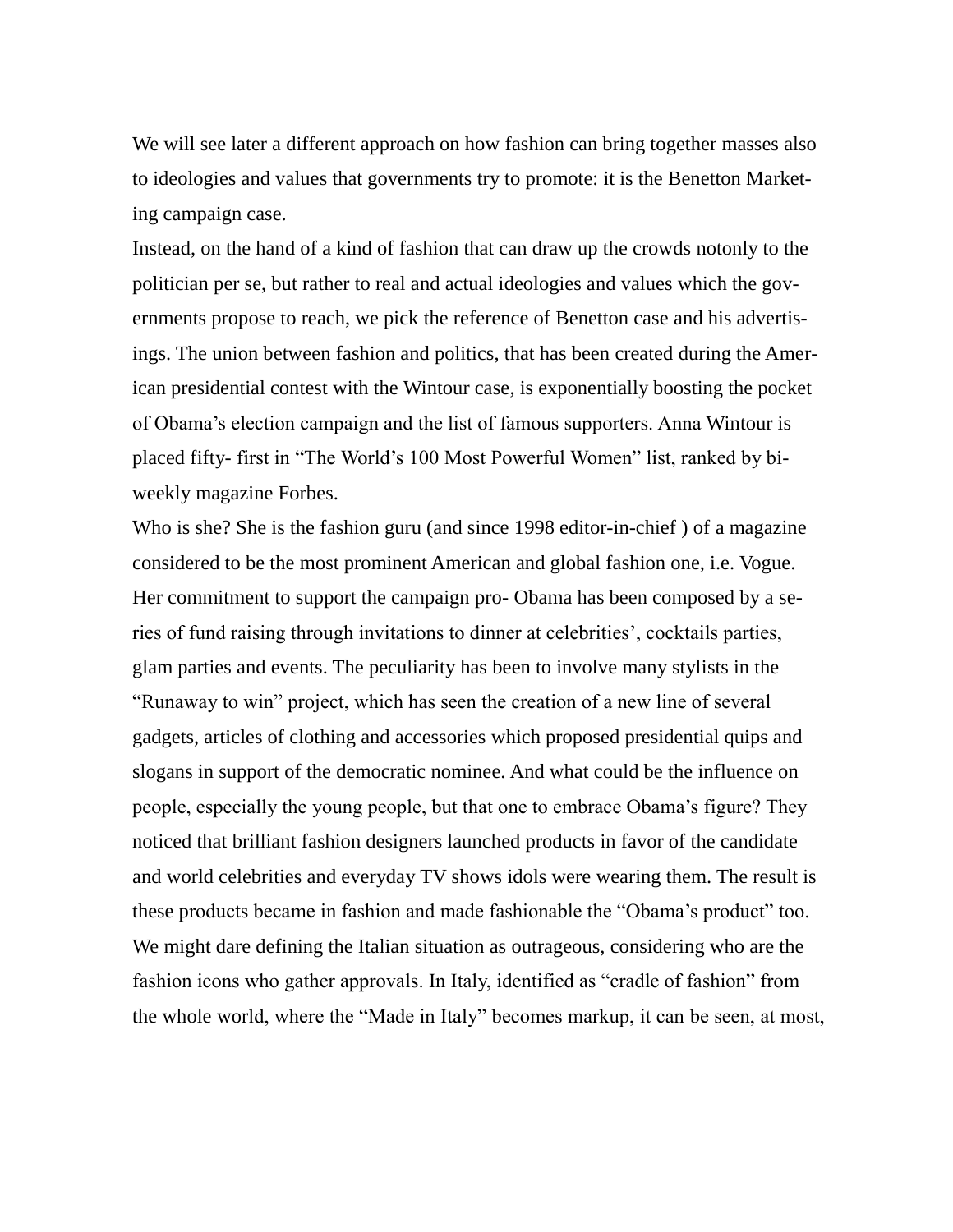the ex-minister Minetti walking like a catwalk model or linking the color green to the members of the Lega Nord. It would be too hard to find a situation similar to the Wintour case. There are no personalities either, fashion icons like Carla Bruni in France, Queen Rania in Jordan or Kate Middelton in England. The fashion affects us more than what we notice. The purpose of fashion is to leave an impression, it has to astonish, make indignant, make to think. This is why it can be functional to political strategies. If a government intends to promote a certain political campaign, fashion could be one of its tools. The Benetton case proves the worthiness of such statement. The Benetton group institutional advertising campaigns entered in our houses and minds and they let us reflect. But the most important thing is that they stuck in our minds with ideological messages they were supporting. Their peculiarity is to not publicize the product per se; sometimes it is even absent in the pictures. They foster and bring a message, an idea which attempts to be and delve into the expression of reality. If we would ask someone "Do you remember the social markering promoted by the Ministry of the Environment last year?", I do not know how many of them would be able to answer. But, who does not remember indeed, during that time of racial issues and of researches against AIDS (Acquired Immune Deficiency Syndrome), the advertisement launched by Benetton where a black woman breastfeeds a white child? And above all, which mother does not feel near to this cause? This way the image of all colorful sweaters joint together has became the expression of harmony between young people of different nationalities who bought the sweaters. Hence, the consumption doesn't targets anymore likely buyers grouped by nationality, age or income but grouped by shared social values.

Politics then could address its aims and naturally bend the crowds towards the goals that it is trying to reach even through the tool of fashion. It is approximately how it has happened in 2006 with the Kefiah trend. People was crazy for this scarf repre